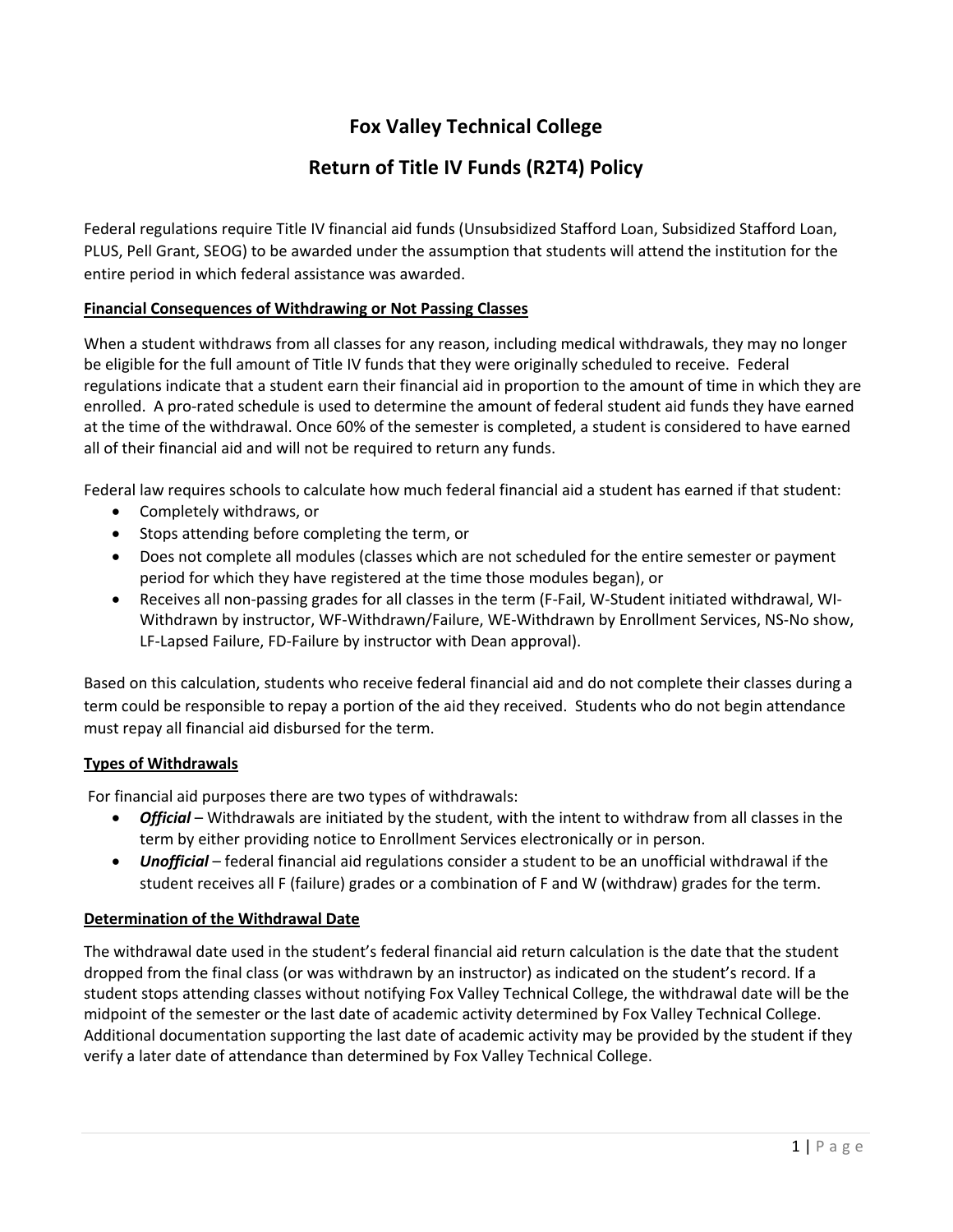# **Withdrawing prior to completing 60% of a term**

Unless a student completes 60% of the term in which federal aid was disbursed, the student will be required to return all or part of the financial aid disbursed in the term. This applies to students who have officially or unofficially withdrawn.

## **When a student fails to begin attendance**

If a student receives financial aid, but never attends classes, Fox Valley Technical College will return all disbursed funds to the respective federal aid programs. If the student owes money to Fox Valley Technical College resulting from the return of federal funds, the student will be billed by the Student Finance Office. If the student does not pay the funds due to Fox Valley Technical College, a hold is placed on the student's account. This means the student will not be permitted to register for classes or receive transcripts until the balance is paid.

## **How the earned financial aid is calculated**

Students who receive federal financial aid must "earn" the aid they receive by staying enrolled in classes. The amount of federal financial aid assistance the student earns is on a pro-rated basis. Students who withdraw or do not complete all registered classes during the semester may be required to return some of the financial aid they were awarded.

Per federal regulations, Fox Valley Technical College is required to determine the percentage of Title IV aid "earned" by the student and to return the unearned portion to the appropriate aid programs.

- For example, if a student completes 20% of the payment period, they earn 20% of the aid they were originally scheduled to receive. This means 80% of the scheduled awards remain "unearned" and must be returned to the federal government.
- Once 60% of the semester is completed, a student is considered to have earned all of the financial aid and will not be required to return any federal funds.

The following formula is used to determine the percentage of unearned aid that has to be returned to the federal government:

- The percent earned is equal to the number of calendar days completed up to the withdrawal date, divided by the total calendar days in the payment period (less any scheduled breaks that are at least 5 days long).
- The payment period is the entire term. However, for students enrolled in modules (classes which are not scheduled for the entire term), the payment period only includes those days for the module(s) in which the student is registered.
- The percent unearned is equal to 100% minus the percent earned.

For students enrolled in modules:

- A student is considered withdrawn if the student does not complete all of the days in the payment period that the student was scheduled to complete. Fox Valley Technical College will track enrollment in each module to determine if a student began enrollment in all scheduled classes.
- If a student officially drops classes in a later module while still attending a current module, the student is not considered as withdrawn based on not attending the later module; however, a recalculation of aid based on a change in enrollment status may still be required.

Regulations require schools to perform calculations within 30 days from the date the school determines a student's complete withdrawal. The school must return the funds within 45 days of the calculation.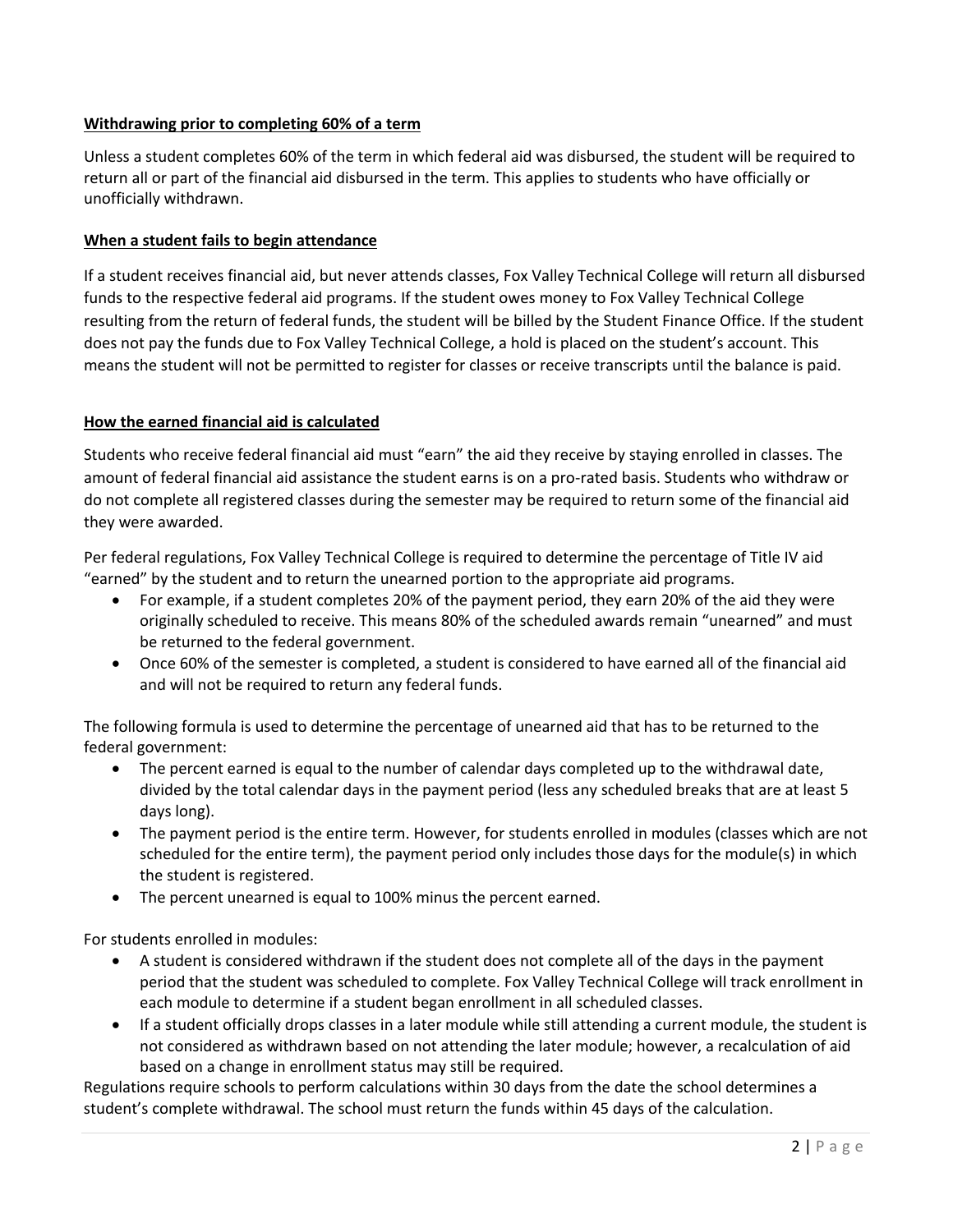# **Steps in the Return of Title IV funds policy**

# *Fox Valley Technical College will:*

- A. Determine the total amount of Title IV aid disbursed for the term in which the student withdrew. A student's Title IV aid is counted as aid disbursed in the calculation if it has been applied to the student's account on or before the date the student withdrew.
- B. Determine the total amount of Title IV aid disbursed plus the Title IV aid that could have been disbursed for the semester in which the student withdrew.
- C. *C*alculate the percentage of Title IV aid earned as follows:
	- The number of calendar days completed divided by the total number of calendar days in the term in which the student withdrew.
	- The total number of calendar days in a term will exclude any scheduled breaks of more than 5 days.
	- *Days Attended ÷ Days in Enrollment Period = Percentage Completed*
- D. Determine if the calculated percentage completed exceeds 60%, then the student has "earned" all the Title IV aid for the enrollment period.
- E. Calculate the amount of Title IV aid earned as follows:
	- The percentage of Title IV aid earned (Step "C") multiplied by the total amount of Title IV aid disbursed or that could have been disbursed for the term in which the student withdrew.
	- *Total Aid Disbursed × Percentage Completed = Earned Aid*
- F. Amount of Title IV aid to be disbursed or returned
	- *Total Disbursed Aid – Earned Aid = Unearned Aid to be Returned* 
		- If the aid already disbursed equals the earned aid, no further action is required.
		- If the aid already disbursed is greater that the earned aid, the difference must be returned to the appropriate Title IV aid program.
		- If the aid already disbursed is less than the earned aid, then Fox Valley Technical College will calculate a post-withdrawal disbursement.
		- The Credit Balance must be disbursed as soon as possible and no later than 14 days after the calculation of R2T4

## **Students who do not receive an earned grade in a term**

Financial aid is awarded under the assumption that the student will attend Fox Valley Technical College for the entire term for which federal assistance was disbursed. Fox Valley Technical College is required to have a procedure for determining whether a Title IV recipient who began attendance during a period completed the period or should be treated as a withdrawal.

- Students who attended class but failed to meet the academic requirements of the class are awarded a grade of F, this is an earned grade.
- Students who started a class but stopped attending at some point and were given one of the following grades are considered an "unofficial" withdrawal and will be reviewed to determine that last date of an academically related activity or the midpoint of the semester:
	- o F-Fail, W-Student initiated withdrawal, WI-Withdrawn by instructor, WF-Withdrawn/Failure, WE-Withdrawn by Enrollment Services, NS-No show, LF-Lapsed Failure, FD-Failure by instructor with Dean approval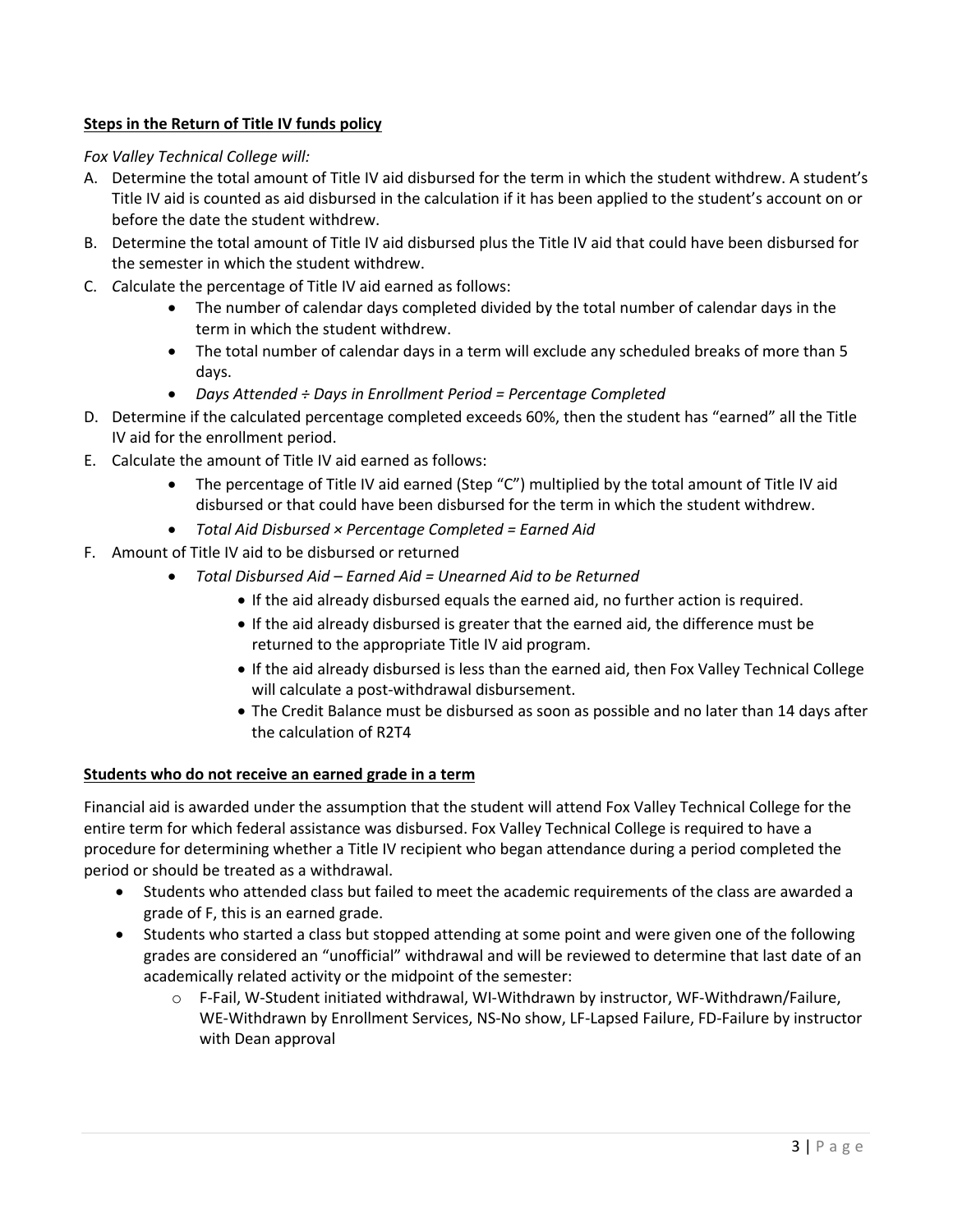# **Repayment calculation process:**

Once grades are posted for the student who receives all non-passing grades, Fox Valley Technical College will return all unearned aid back to the federal aid programs and the student's financial account will be charged. The Financial Aid office will send a letter to the student's mailing address indicating the amounts involved. The Student Finance Office will mail a bill to the student's mailing address and/or send an email notification of an ebill. The student is responsible for any balance due.

## **Definition of an academic related activity**

Examples of academic-related activities include, but are not limited to, physically attending a class where there is an opportunity for direct interaction between the instructor and students.

Documentation acceptable as proof of participation:

- Computer-assisted instruction
- Completion of an academic assignment, paper or project
- Exams or quizzes
- Initiating contact with a faculty member to ask a question about academic subject in the class
- Participating in online discussion about academic matters
- Tutorials

Documentation not acceptable as proof of participation:

- Student's self-certification of attendance that is not supported by school documentation
- Participating in academic counseling or advising

## **Repayment of Federal Aid Programs**

Federal regulations require that the following aid programs be subject to the repayment calculation if the student did not attend 60% of the term in the following order:

- 1. Unsubsidized Direct Stafford Loan
- 2. Subsidized Direct Stafford Loan
- 3. Direct PLUS (Parent) Loan
- 4. Federal Pell Grant
- 5. Federal Supplemental Education Opportunity Grant (SEOG)

## **Overpayment of Federal Grant Funds**

Federal regulations provide that 50% of the unearned amount of all federal grants is protected by the federal calculation. Any federal grant money subject to repayment is returned by Fox Valley Technical College and that amount will be billed to the student's financial account as a debt to Fox Valley Technical College.

## **Additional loan information to consider when withdrawing**

When a student is enrolled less than part-time, the grace period begins. The student's grace period for loan repayments for Federal Direct Unsubsidized and Subsidized Loans will begin on the day of the withdrawal from the school. If the student is not enrolled part-time for more than 6 months, the loans will go into repayment. The student must contact the U.S. Department of Education or their lender to make payment arrangements. Loans must be repaid by the loan borrower (student/parent) as outlined in the terms of the borrower's promissory note. The student should contact the lender if there are questions regarding the grace period or repayment status.

## **Repayment of unearned funds and consequences**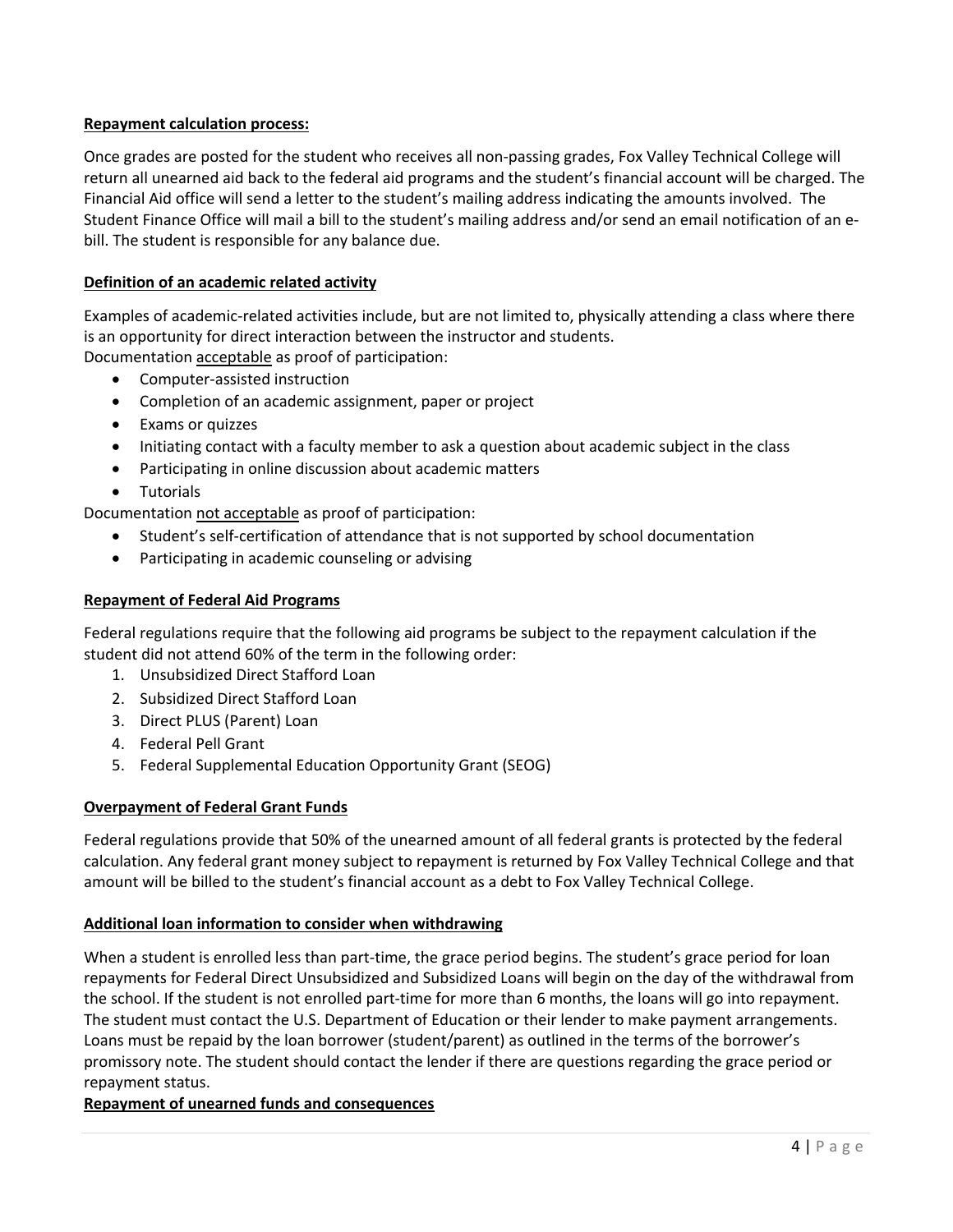Unearned funds are paid to the U.S. Department of Education by Fox Valley Technical College on the student's behalf. The school will return the funds within 45 days of the calculation. If the student owes money to Fox Valley Technical College resulting from the return of unearned federal financial aid, the student will be billed by Fox Valley Technical College. If the student does not pay the balance, a hold is placed on the student's account. This will prevent registration for classes or release of transcripts until the balance is paid.

## **School and Student responsibilities in regard to the R2T4 policy & process**

## *Fox Valley Technical College's responsibilities:*

- Providing each student with the information given in this policy
- Identifying students affected by this policy and completing the R2T4 calculation
- Informing the student of the result of the R2T4 calculation and any balance owed as a result of a required return of funds calculation
- Returning any unearned Title IV aid that is due to the Title IV programs and, if applicable, notifying the borrower's holder of federal loan funds of the student's withdrawal date
- Notifying student and/or PLUS borrower of eligibility for a Post-Withdraw Disbursement, if applicable

## *Student's responsibilities:*

- Becoming familiar with the R2T4 policy and how withdrawing from all classes effects eligibility for Title IV aid
- Resolving any outstanding balance owed to Fox Valley Technical College
- Resolving any repayment to the U.S. Department of Education as a result of an overpayment of Title IV grant funds

## **How a withdrawal affects academics**

The following policies will help you understand that a withdrawal potentially affects students academically as well as financially. We encourage students to read all the information below prior to making a final decision.

- Academic policies on leaving Fox Valley Technical College are available in the College Handbook, see Withdrawal section. Contact the Enrollment Services Office for further inquiries about academic policies.
- Fox Valley Technical College refund policy is separate from the federal regulations to repay unearned aid. Whether or not a student receives a refund has no bearing on the amount that must be repaid to the federal aid programs. The refund policy is available in the College Handbook, see Student Finance Policy section. Contact the Student Finance Office or Enrollment Services Office for further inquiries regarding refunds.

## **How a withdrawal affects future financial aid eligibility**

Refer to the Fox Valley Technical College Satisfactory Academic Progress Policy to determine how a withdrawal will impact future financial aid eligibility.

## **Post-Withdrawal Disbursement (PWD)**

If you did not receive all of the funds that you earned, you may be due a post-withdrawal disbursement.

If your PWD includes loan funds, FVTC will offer the loan to you within 30 days and allow at least 10 days for you to accept the offer before we can then disburse the loans to you (disbursed within 15 days of acceptance). You may choose to decline some or all of the loan funds so that you don't incur additional debt.